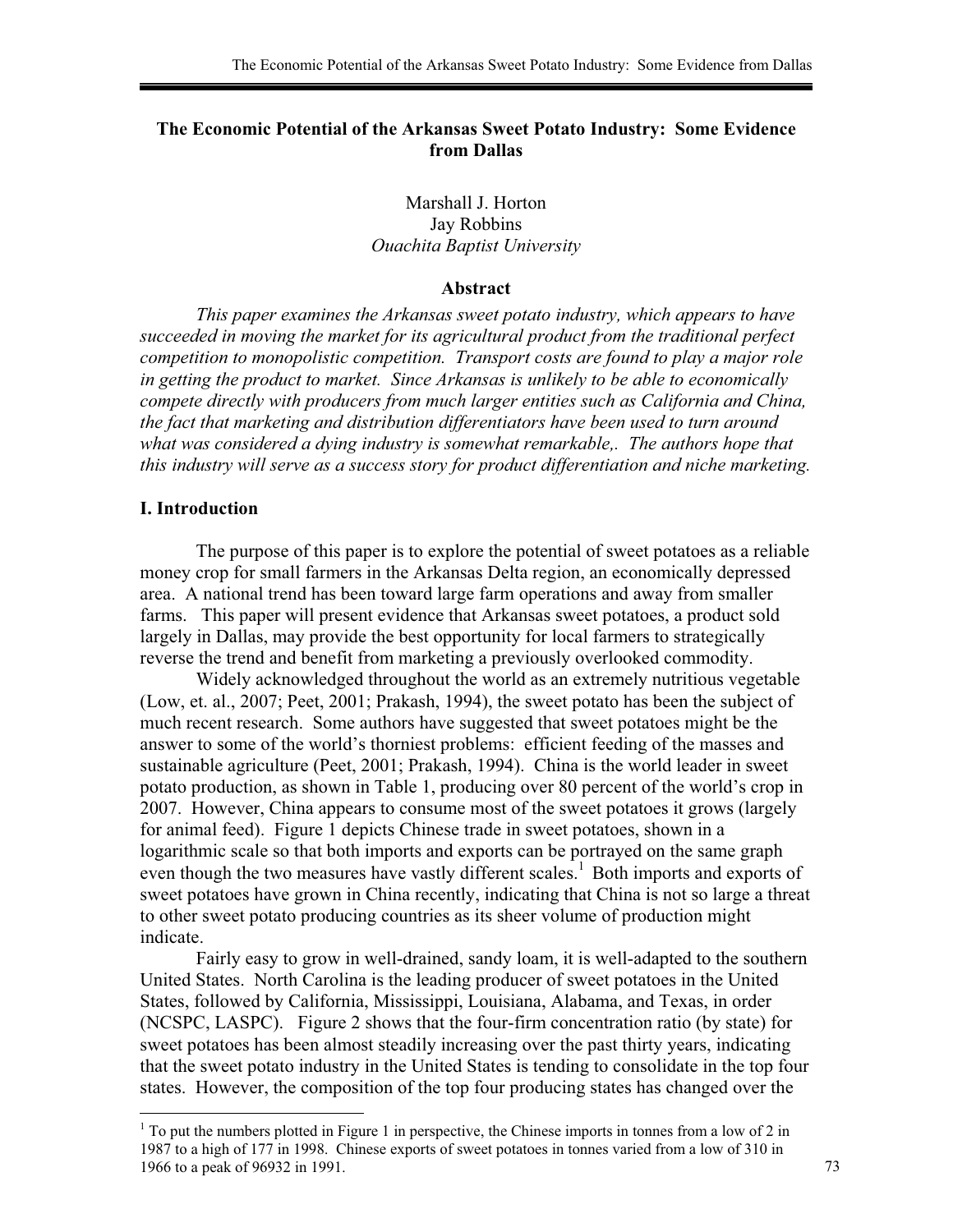past thirty years with California and Mississippi surpassing Louisiana in sweet potato production. This indicates a potential opportunity for a state whose sweet potato industry is willing to become more efficient and/or market its product better.

| Rank                    | <b>Country</b>    | <b>Production</b><br>(Metric Tons) | Share of<br><b>Total</b> |
|-------------------------|-------------------|------------------------------------|--------------------------|
| 1                       | China             | 102,000,000                        | 80.91%                   |
| $\boldsymbol{2}$        | <b>Nigeria</b>    | 3,490,000                          | 2.77%                    |
| 3                       | <b>Uganda</b>     | 2,602,000                          | 2.06%                    |
| $\overline{\mathbf{4}}$ | <b>Indonesia</b>  | 1,829,042                          | 1.45%                    |
| 5                       | <b>Viet Nam</b>   | 1,450,000                          | 1.15%                    |
| 6                       | Japan             | 1,000,000                          | 0.79%                    |
| $\overline{7}$          | <b>India</b>      | 980,000                            | 0.78%                    |
| 8                       | <b>Tanzania</b>   | 960,000                            | 0.76%                    |
| 9                       | <b>Rwanda</b>     | 940,000                            | 0.75%                    |
| 10                      | <b>Madagascar</b> | 870,000                            | 0.69%                    |

# **Table 1 World Production of Sweet Potatoes by Country, 2007**

| <b>Sources:</b> | <b>USDA National Agricultural Statistics Service and UN Food</b> |
|-----------------|------------------------------------------------------------------|
|                 | and Agricultural Organization                                    |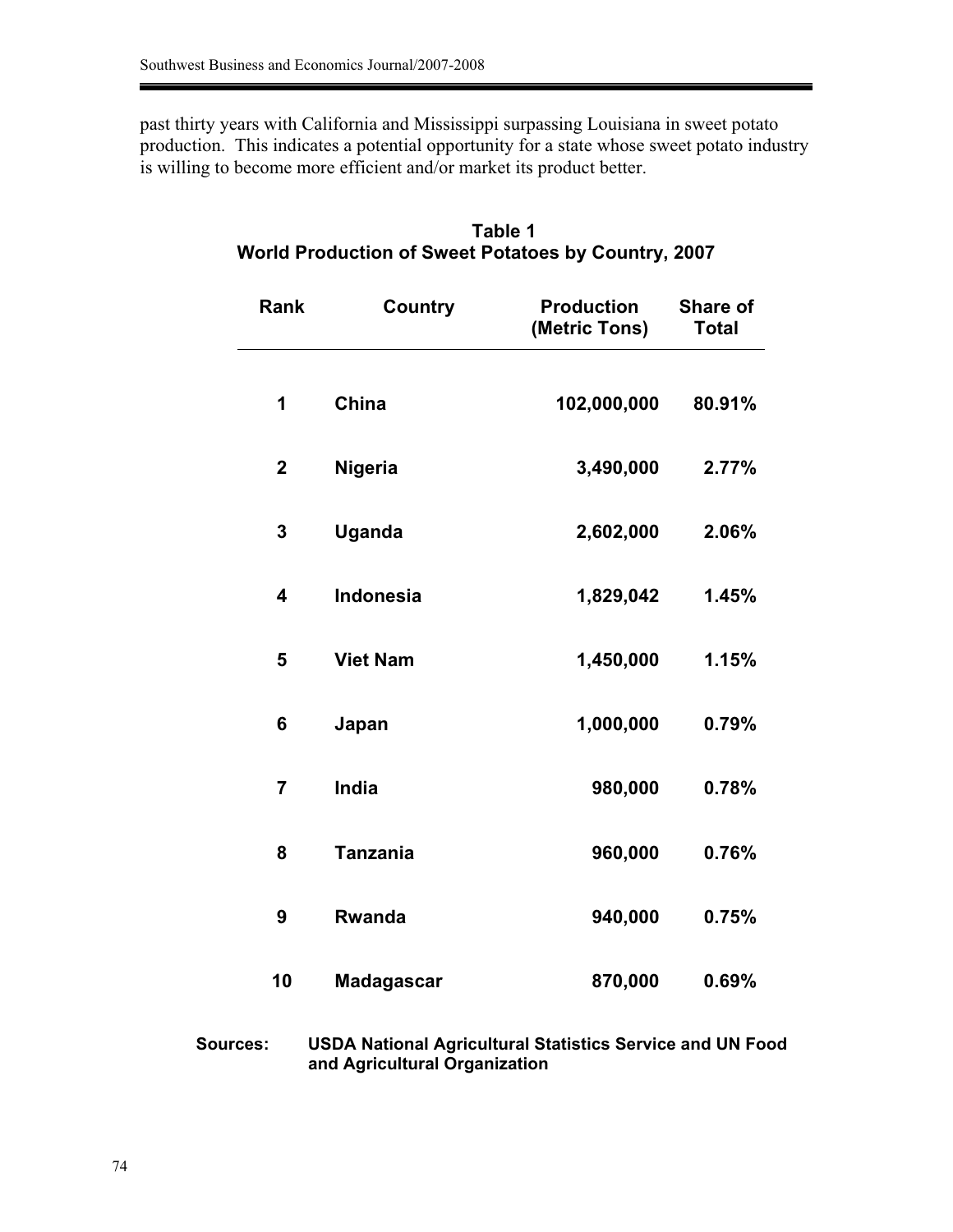



**China Sweet Potato Trade, 1966 - 2005**

# **Figure 2**

## **Four-firm (state) Concentration Ratio for Sweet Potato Production in U.S., 1974-2006**

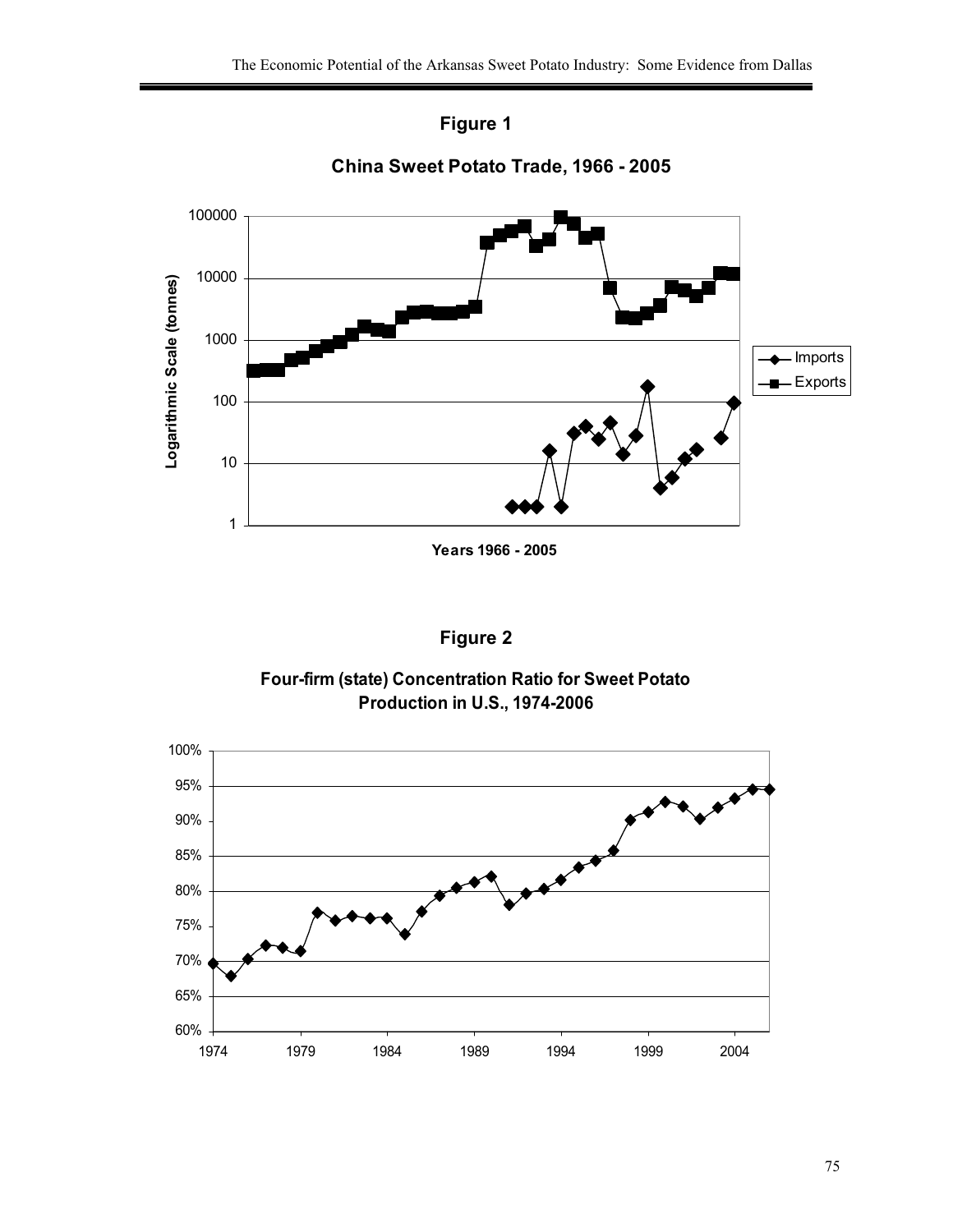Why is the position of the top states so fluid in market share? The example of Arkansas illustrates some of the dynamics of the U.S. sweet potato industry. One of the most impoverished areas in the United States, the Arkansas Delta region that was deposited by the Mississippi River and its western tributaries is a prime sweet potato potential growing area (Gaul and Morgan, 2007). As recently as 1977, Arkansas produced about 1 percent of the United States production in sweet potatoes (the same as Arkansas' percentage of U.S. population). This share has fallen dramatically during the past thirty years as technological advantages in production, storage, and marketing have paid off for other states such as California and Mississippi. Around 2000, in dire need of a cash crop, Arkansas sweet potato farmers sought economic development efforts centered on their primary product (FSMIP Report, 2000). Hoping to use vertical relationships with users of sweet potatoes, the farmers sought one-time payments tied to particular marketing and distribution strategies rather than ongoing price supports (Gaul and Morgan, 2007). In market structure terms, the approach was to turn a short-term niche into long-term competitive advantage.

Recognizing the need for assistance in the region, the U.S. Department of Agriculture Federal-State Marketing Improvement Program awarded more than \$285,000 in grants to the Arkansas State Plant Board from 2000 to 2005 to help Arkansas Delta farmers market their products (FSMIP Reports, 2000 – 2005). Some of these funds were used for technical assistance from Louisiana State University for improved growing and marketing techniques. Much of the funding was to complement the \$1.9 million sweet potato storage facility in Helena-West Helena. The facility, completed in 2007, received a \$500,000 grant from the U.S. Department of Commerce (News Release, 2006). The facility is designed to accommodate 120,000 bushels of sweet potatoes for up to 12 months and can be expanded to accommodate 300,000 bushels (FSMIP Report, 2005).<sup>2</sup>

#### **II. The Economics of Sweet Potato Storage and Distribution**

Intended for use in both curing and storing<sup>3</sup> sweet potatoes, the facility has been projected as a means to store the product while the selling price is low. Then, when the price is higher, the product can be brought out of storage to be sold at a premium. In this regard, the purpose of a storage facility is the same as that of a futures market<sup>4</sup>: to reduce price volatility. Since agriculture is a noted example of an industry in which price swings result in zero long-run economic profit, a steady price would allow sellers to at least cover fixed cost (such as the cost of a storage facility) and thereby stay in business.

For the minority farmers of the Arkansas Delta Produce Marketing Association (ADPMA) (notably Lee, Monroe, and Phillips Counties), contracts negotiated by the nonprofit Winrock International provided a steady market for virtually all of their produce. The Fort Smith, Arkansas, plant of Gerber Foods, the largest baby food manufacturer in the world, and Bright Harvest, a Clarksville, Arkansas, processor of frozen food products,

<sup>&</sup>lt;sup>2</sup> The actual USDA Grant Report states that the facility opened in Fall, 2006, at a cost of \$2.5 million.

<sup>&</sup>lt;sup>3</sup> Curing is necessary to bring out the required flavor of sweet potatoes. After curing, sweet potatoes must be stored at temperatures from 55 to  $60^\circ$  F to minimize losses from pests and diseases. Uncured sweet potatoes are referred to as "green." The Phillips County, Arkansas, facility is designed to be adaptable to long-term storage. Thus far, because of the effectiveness of marketing efforts, the facility has functioned as a sorting, curing, packaging, and distribution site only, since contractual demand has provided a ready market for the entire crop. This means that the effectiveness of the facility for smoothing demand has not yet been needed or tested.

 $76<sup>4</sup>$  No futures market exists for sweet potatoes.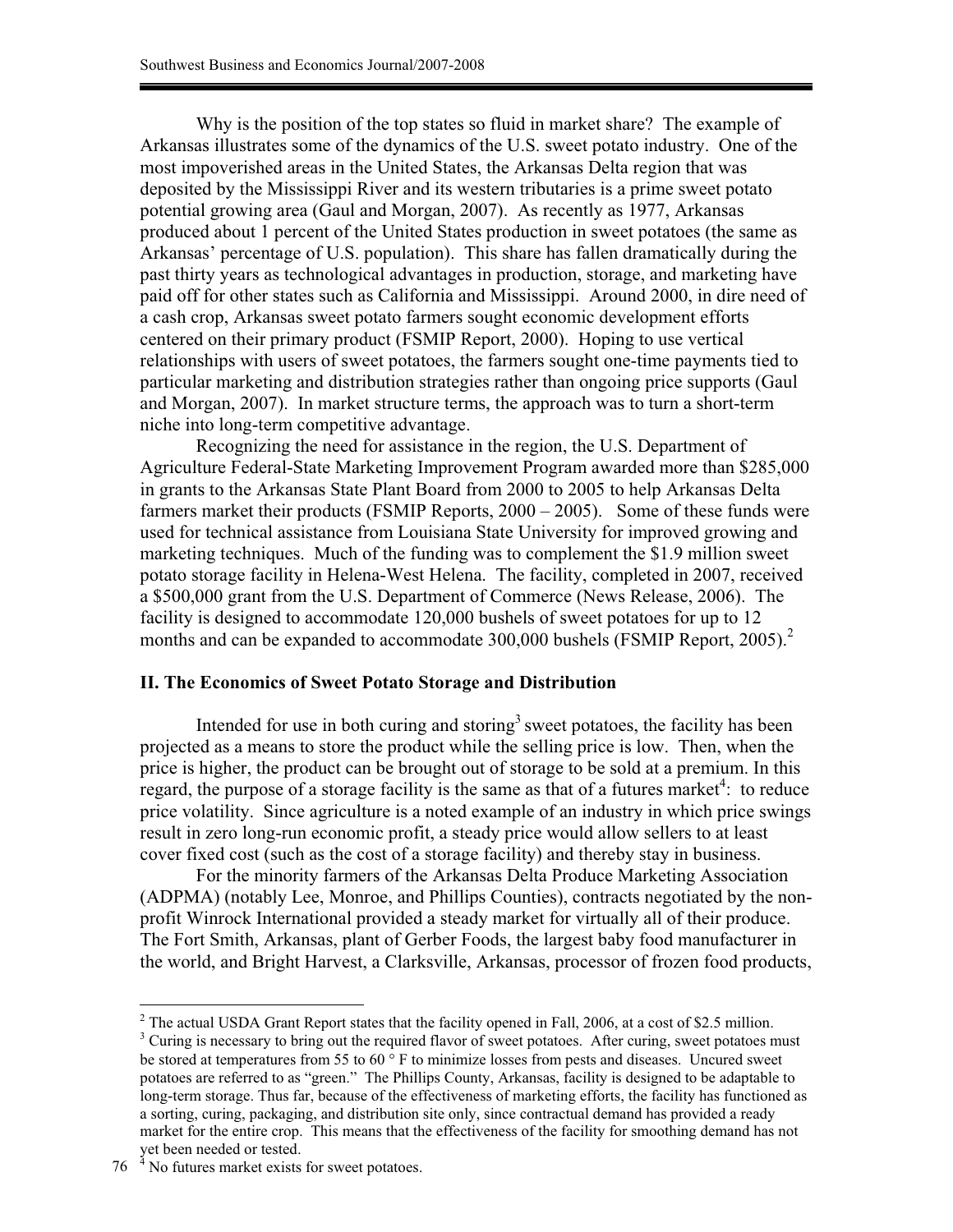agreed to purchase No. 2 graded, cured, sweet potatoes in bulk from January through June. In addition, Glory Foods, an Ohio-based retailer of Soul Food, agreed to purchase green sweet potatoes during the months of November and December. Furthermore, ADPMA has succeeded in selling fresh sweet potatoes to Affiliated Foods for distributed in Arkansas grocery stores and is seeking certification to bid on USDA contracts for public school lunch programs (FSMIP Report, 2005). Sweet potatoes grown in Arkansas are also sold to the public in farmer's markets, most notably the Dallas market as mentioned below.

### **III. Data**

The primary source of price information on Arkansas sweet potatoes is The Agricultural Marketing Service (AMS, 2007) of the U.S. Department of Agriculture (USDA). These data are micro, consisting of daily prices for agricultural commodities, including sweet potatoes, grown in the U.S. and sold as fresh in fourteen major agricultural markets throughout the U.S.

The USDA data indicate that no Arkansas sweet potatoes have been sold in the following markets from 1998 to 2007: Atlanta, Boston, Los Angeles, New York, Philadelphia, Pittsburgh, San Francisco, or Seattle. Negligible amounts have been sold in Baltimore, Chicago, and Detroit. No Louisiana sweet potatoes have been sold in Atlanta for over a year. Since most sweet potatoes are sold from trucks, it is little wonder that the high transport cost to far-flung markets may not justify the effort. In spite of this, California, further removed from the Dallas market than Arkansas or Louisiana are located from Atlanta or St. Louis, still sells substantial numbers of sweet potatoes in Dallas.

From the USDA data, it would appear that Arkansas sweet potato farmers were selling their product primarily in St. Louis from October, 1998. The market was very thin, representing only a couple of farmers selling differing varieties, grades, and sizes. The seasonal nature of Arkansas sweet potato sales resulted in fragmented price series with substantial breaks for long periods of time.

However, in late June, 2005, Arkansas sweet potato farmers began selling their product in Dallas. Sales quickly shifted from St. Louis to Dallas, with the last St. Louis sales occurring in November, 2006. The Dallas market has proven much more reliable than the St. Louis market for Arkansas sweet potatoes, with the only significant break in sales occurring for 14 days over Christmas, 2006.

Since Dallas is the dominant Arkansas sweet potato market, we analyzed price series for the Dallas market to estimate Arkansas farmers' perceptions of solidity or softness of the market for their products and to compare and contrast Arkansas farmers' potential relative to those from other states that are represented in the Dallas market. Sweet potato prices are quoted for forty pound cartons. To construct a price series, we averaged the prices for a particular product across all sellers that day. For the popular southern Beauregard variety, ungraded, Jumbo size sweet potato, we found only six breaks in Dallas sweet potato sales from all sources. Most of these breaks were for three weeks or less. The longest break was for 100 days, during the first half of 2002.

We conjecture that high transport costs are a major factor in explaining why China's sweet potato growers are not major competitors with Arkansas farmers. Although China leads the world by far in the production of sweet potatoes, as of 2001 the U.S. exported about four times as many sweet potatoes as did China (FAO Stat, 2007).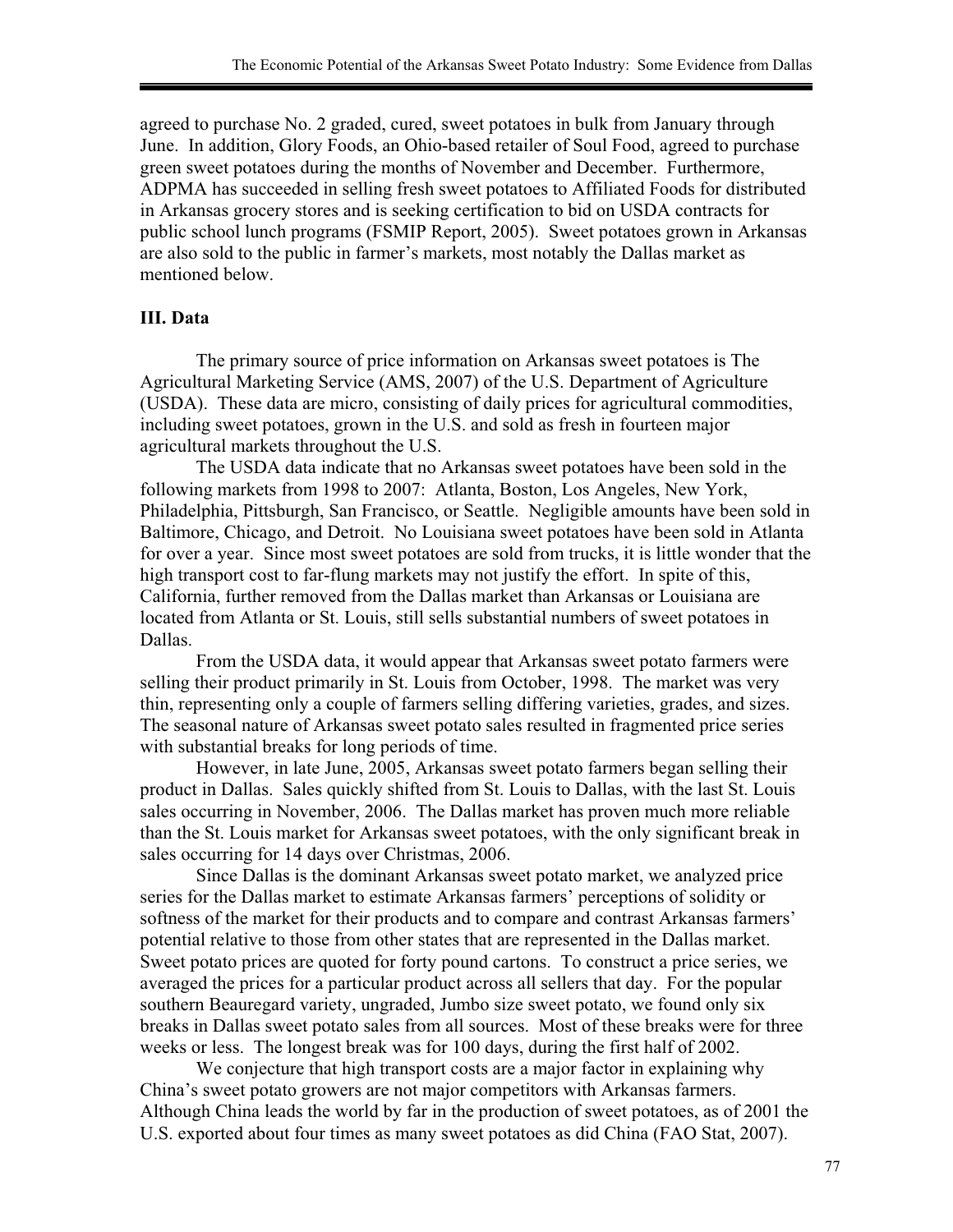Although we did not have access to fuel costs for China, we analyzed United States data to evaluate the proposition that transport costs work in favor of Arkansas farmers.

#### **IV. Methodology and Results**

We compared Dallas market data for Arkansas, California, Louisiana, North Carolina, South Carolina, and Texas sweet potatoes. Figure 3 shows the percentage of days that the various states sold sweet potatoes in Dallas from 1998 to 2005. California was obviously the dominant state selling sweet potatoes in Dallas during this period, selling in Dallas for the entire month of September and never showing up less than 49 percent of the time. By contrast, Arkansas producers sold no sweet potatoes in the Dallas fresh market from 1998 to 2005. South Carolina sold only in October and November, showing up 22 and 4 percent of the time, respectively.

### **Figure 3**

**Percentage of Market Days that Sweet Potatoes were Sold in Dallas, 1998-2005**



The situation changed dramatically when Arkansas entered the market in June, 2005, as shown in Figure 4. California sellers were represented in the Dallas market 100 percent of the time in October, but none of the time in January, February, and December. South Carolina dropped out completely. Sales of North Carolina and Louisiana sweet potatoes became more seasonal. Arkansas and Texas sellers showed up almost the whole time. It is probably no accident that the market change accompanied large spikes in fuel prices.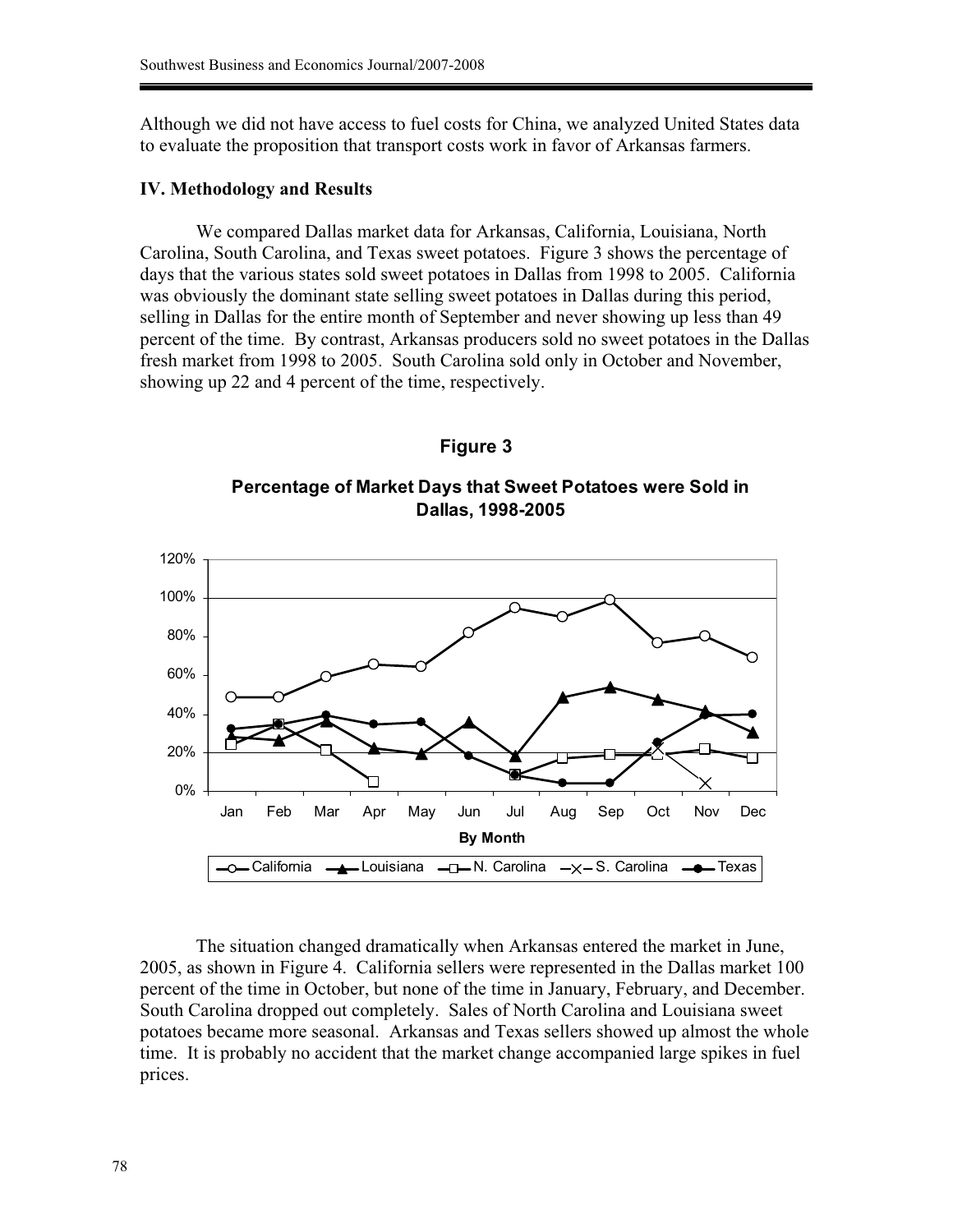





As a proxy for fuel costs, we used the Producer Price Index (PPI, 2007) for gasoline as reported monthly by the U.S. Bureau of Labor Statistics. The results of simple OLS regressions of monthly sweet potato prices against the gasoline PPI are shown in Table 2. Of Arkansas, California, and Texas, only California's sweet potato prices were significantly correlated with fuel prices.<sup>5</sup> Figures 5, 6, and 7 plot the prices of California, Arkansas, and Texas sweet potatoes, respectively, alongside prices estimated from the OLS model using fuel costs. Consistent with the regression results, only California's prices closely track the prices that fuel costs explain. As might be expected, transport costs in general and fuel costs in particular remain a primary consideration for sweet potato farmers.

 $<sup>5</sup>$  Since we model transportation costs, the fuel PPI is the only dependent variable we consider in Table 2.</sup> In each case (for all three states), the Durbin-Watson statistic lies below the critical lower bound, indicating positive autocorrelation (see Gujarati, 1978, pp. 226, 235-239). This is also borne out by a plot of the residuals from the regressions. Were we to use our F or t ratios for statistical inference (relying on the p values), this would be cause for concern, since the presence of autocorrelation results in inefficient, but unbiased and consistent OLS estimates. Since we are merely showing  $R^2$  (and plotting the fit) for the three locations, however, we see no need to correct for positive autocorrelation. A possible extension of the paper is to derive a comprehensive pricing model for sweet potatoes, for which additional variables and corrections for autocorrelation would be needed, including the use of possible co-integrating factors. 79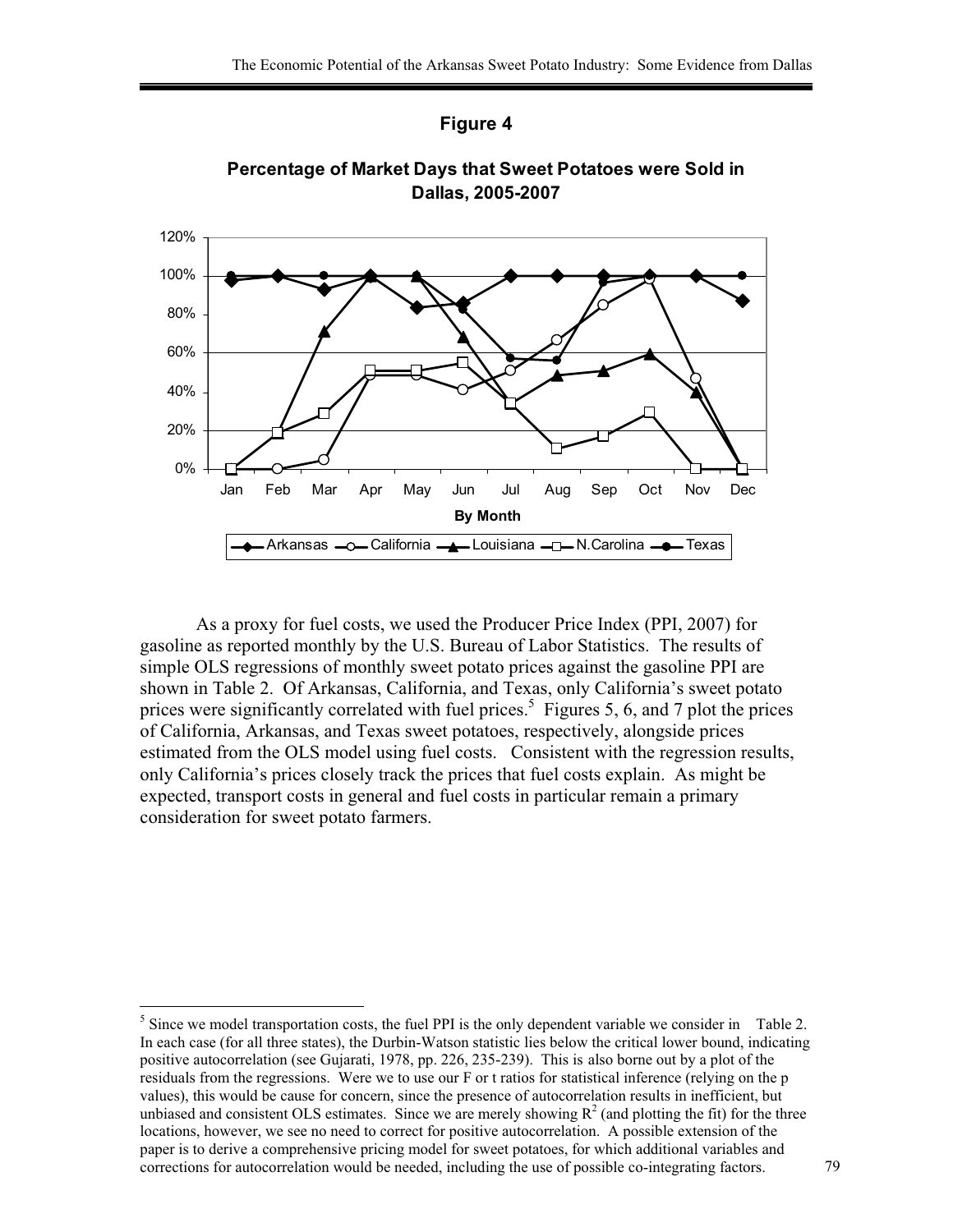## **Table 2 Regression Results with Producer Price Index for Gasoline as Explanatory Variable for Sweet Potato Prices by State of Origin**

|                                    | California          | <b>Arkansas</b>     | <b>Texas</b>         |
|------------------------------------|---------------------|---------------------|----------------------|
| $R^2$                              | 0.4212              | 0.0506              | 0.0290               |
| Adjusted $R^2$                     | 0.4128              | 0.0154              | 0.0074               |
| Number of<br><b>Observations</b>   | 71                  | 29                  | 47                   |
| <b>Overall F Ratio</b>             | 50.2187             | 1.4385              | 1.3450               |
| <b>Significance F</b>              | 9.27E-10            | 0.2408              | 0.2523               |
| Intercept<br>(t ratio)             | 8.3006<br>(12.1125) | 10.9930<br>(5.1133) | 12.7260<br>(19.0880) |
| P value                            | 9.63E-19            | 2.25E-05            | 3.33E-23             |
| <b>PPI - Gasoline</b><br>(t ratio) | 0.0394<br>(7.0865)  | 0.1292<br>(1.1994)  | 0.0446<br>(1.1597)   |
| P value                            | 9.27E-10            | 0.2408              | 0.2523               |
| <b>Durbin-Watson D</b>             | 0.4006              | 0.2812              | 0.9332               |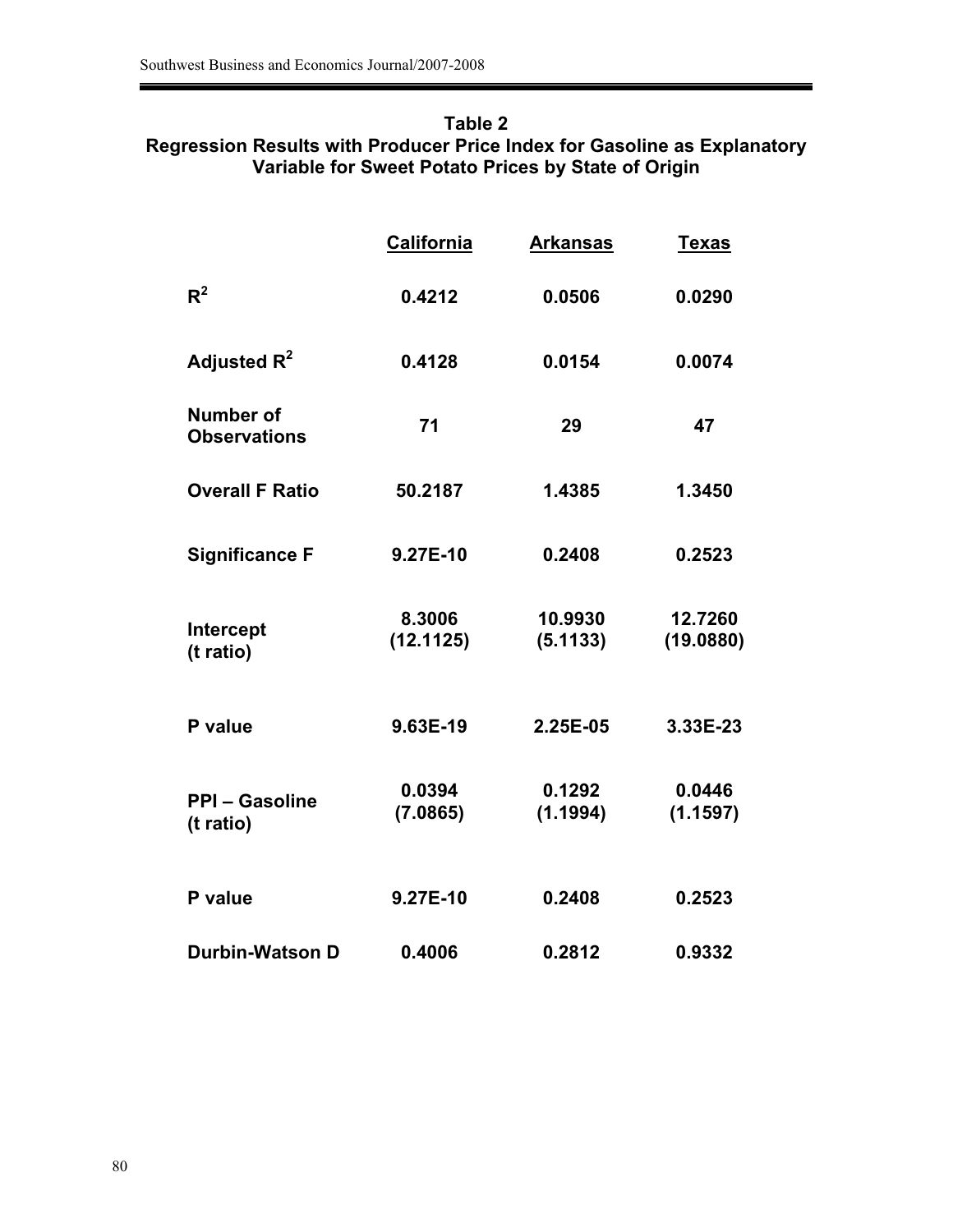



**Average Price of California Sweet Potatoes sold in Dallas and Results of Model Using Gasoline PPI, 1999-1007**

| laure |  |
|-------|--|
|-------|--|

**Average Price of Arkansas Sweet Potatoes sold in Dallas and Results of Model Using Gasoline PPI, 2005-2007**

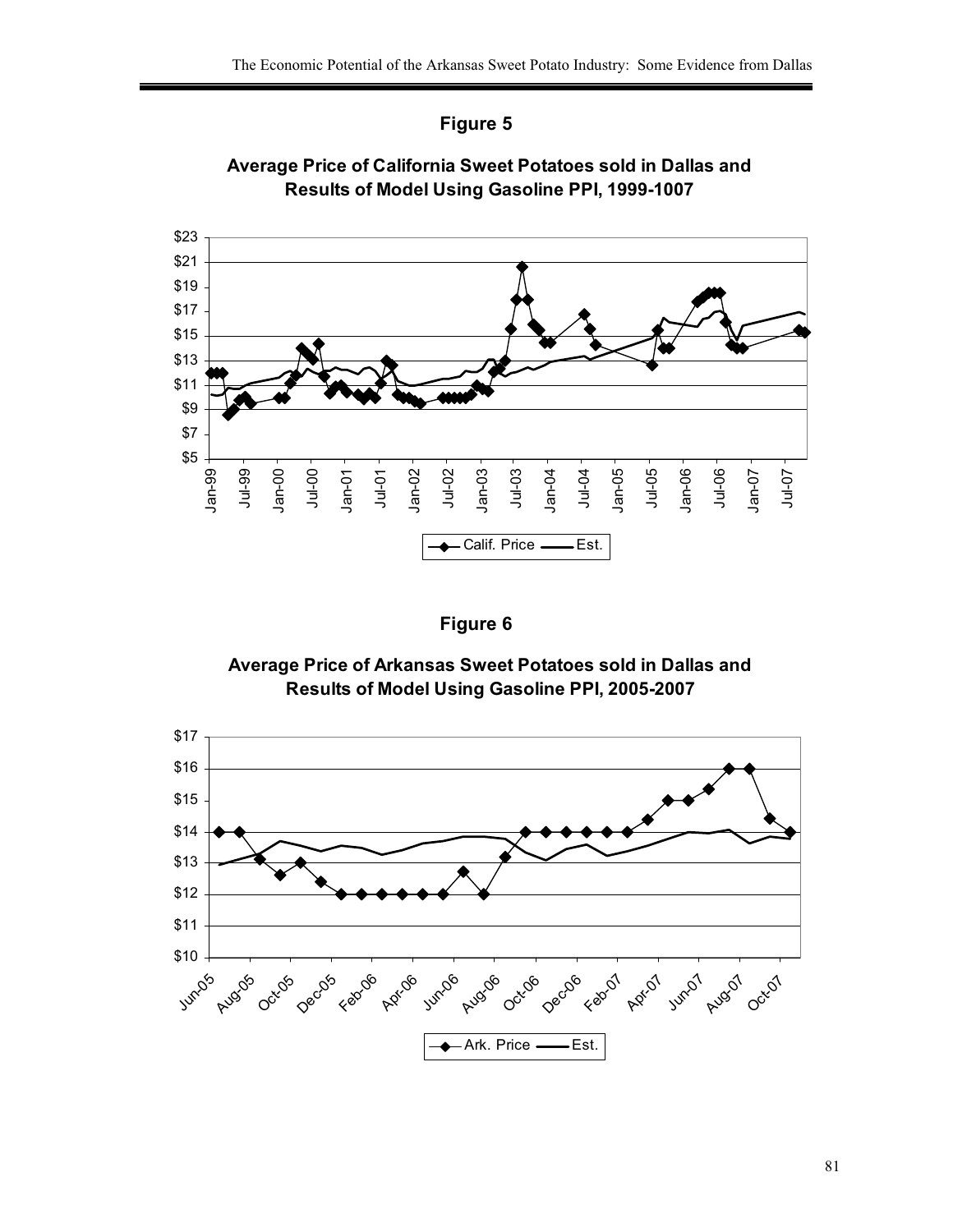





#### **V. Conclusion**

Sweet potatoes remain primarily a regional commodity. Even though China has a significant comparative advantage in their production and remains the world's leading producer, China consumes most of the sweet potatoes it produces. On the other hand, Arkansas has carved out a small, profitable, niche in selling sweet potatoes inside Arkansas and Texas. In terms of market structure, the Arkansas sweet potato industry would appear to be closer to monopolistic competition than the traditional market structure for agricultural products: perfect competition. If as successful as it appears, the Arkansas sweet potato industry would appear to be breaking out of the dominant firm/competitive fringe situation in which it had operated for over thirty years.

The most important factor in this success is likely product differentiation.<sup>6</sup> For example, one of the sweet potato's beneficial ingredients is beta-carotene. Since betacarotene is found only in orange vegetables, varieties other than Beauregard (including the purple-fleshed varieties more popular in the Orient) may not have the nutritional value of the sweet potatoes traditionally grown in the southern U.S. (van Jaarsveld, *et. al.*, 2005) Arkansas farmers appear to have been careful to grow only Beauregard sweet potatoes, unlike California. Other product aspects that Arkansas farmers seem to have successfully exploited in differentiating their product include the proximity to the world's leading producer of frozen sweet potato products and the world's leading producer of baby food. The fact that both of these users of Arkansas' product are located in Arkansas, within a few hundred miles by highway and river, means that Arkansas'

 $6$  To be fair, we should not neglect the influence of the weather and acts of God. For example, Mississippi's sweet potato industry was sent reeling by an abnormal number of hurricanes drenching the 82 fields one year and an unprecedented drought the next (LSUAgC, 2006).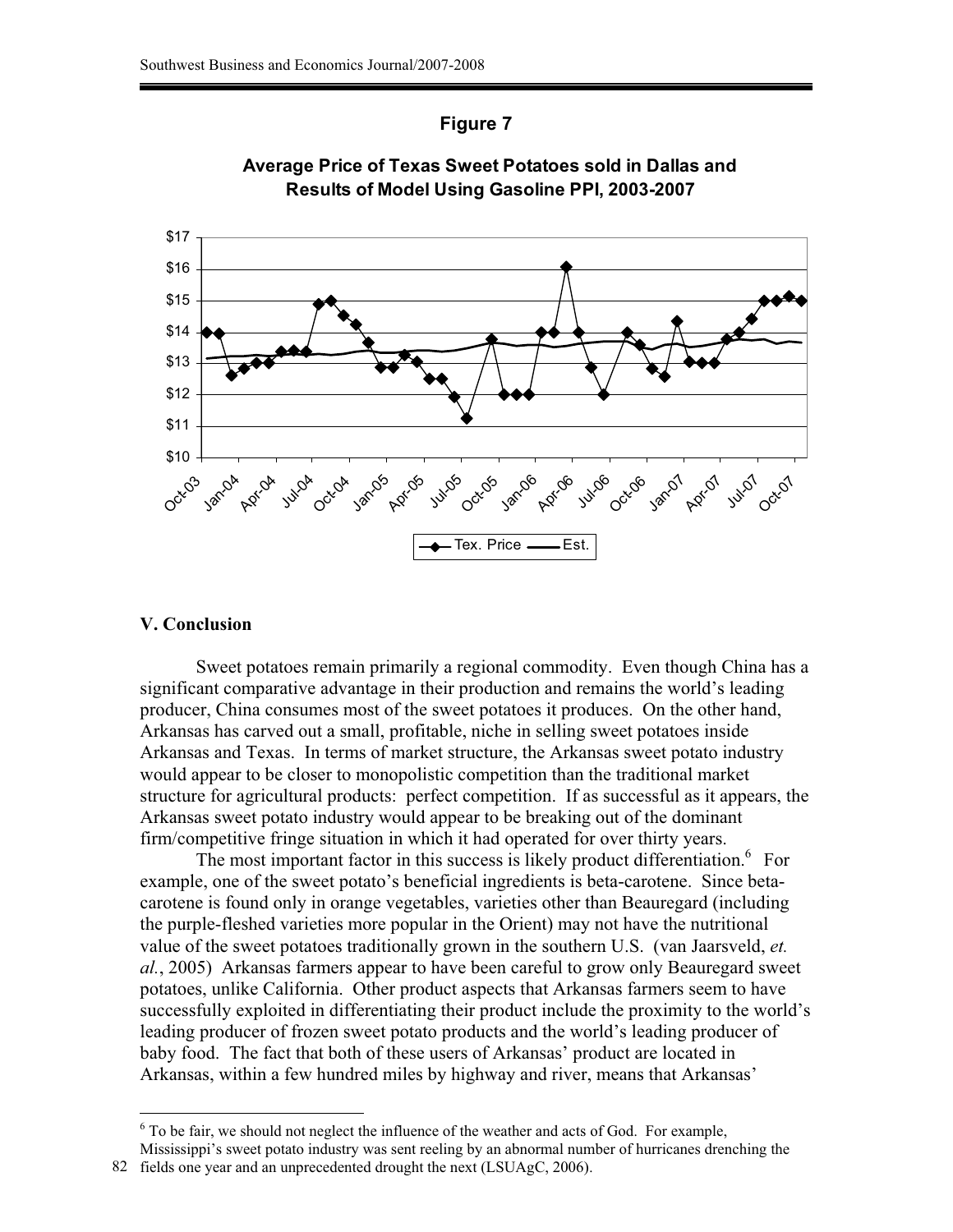advantage in transport costs is significant. Given the recent widespread concern over food products imported from China, Arkansas' reputation as a provider of a safe product is beneficial.

Unlike farmers in other states, Arkansas sweet potato farmers seem to have concentrated on the size and grade of product that their end users most request: medium size and number one grade. Another important aspect of branding Arkansas sweet potatoes is that of culture. As pointed out in Horton and Robbins (2007), Arkansas sweet potato producers have been successful in marketing their product to Glory Foods, an Ohio-based producer of Soul Food. Alternative uses of the product, such as sweet potato French fries, have also been successfully marketed.

Much additional work remains to be done. The dynamics of the Chinese sweet potato market are difficult to discern because of limited data. In addition, different sweet potato varieties make comparisons between states, regions, and countries difficult to interpret. Also, in spite of advances in growing, transportation, and storage over the past thirty years, most sweet potato markets have remained primarily local, again making comparisons between different locations subject to error.

A fully developed time series model of sweet potato prices, while beyond the scope of this paper, may be developed using the USDA databases referred to in the reference section. As mentioned in a footnote above, such a model should investigate possible co-integrating factors since commodity prices tend to be non-stationary. In addition, a production model of sweet potatoes, again using input data available from the USDA, is needed for Arkansas and surrounding states. Another possible extension of the current paper would be a case comparison of the Arkansas sweet potato industry with that of its less successful neighbor in the industry, Mississippi.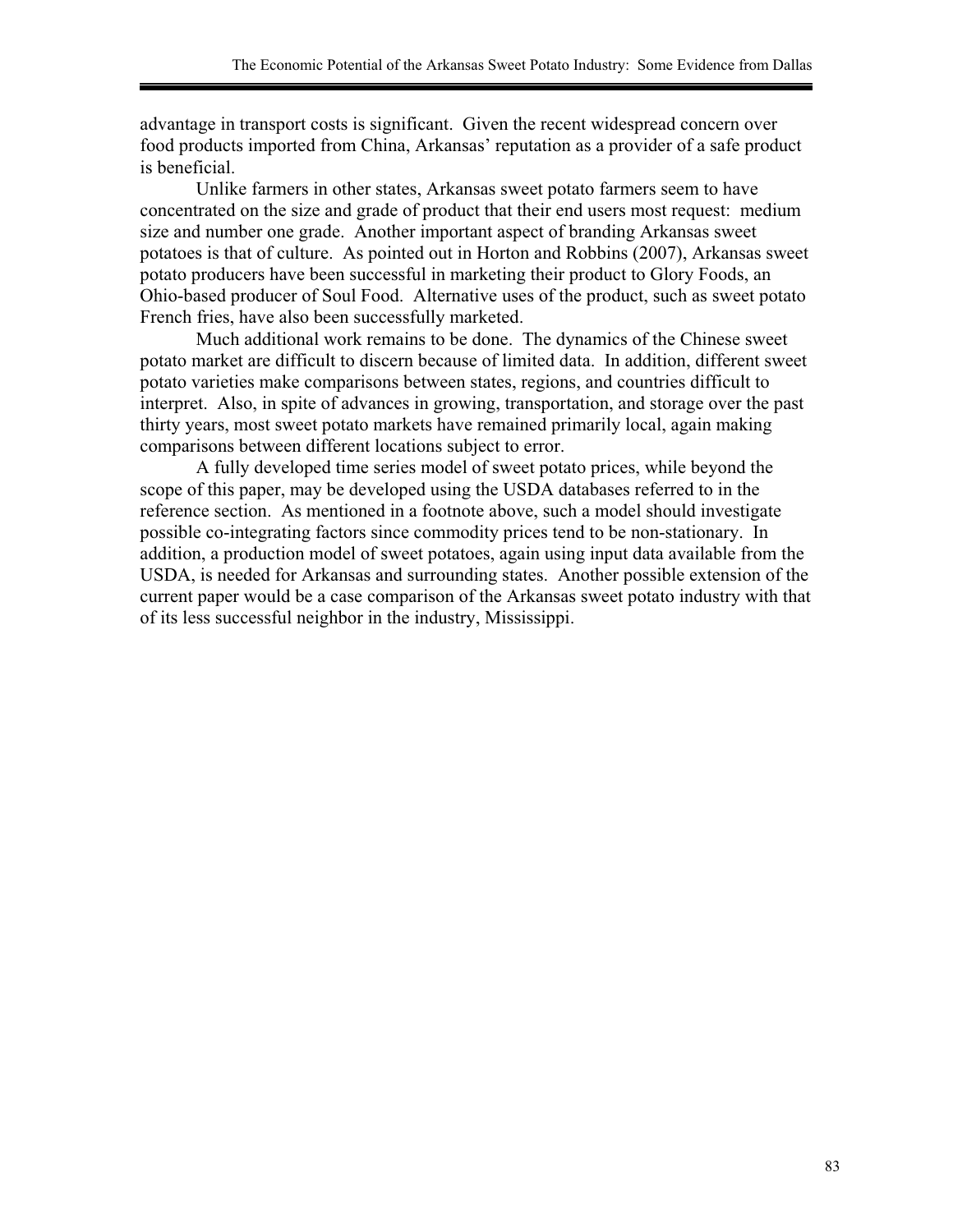#### **References**

- Agricultural Marketing Service, United States Department of Agriculture http://marketnews.usda.gov/portal/fv (hereafter AMS (2007))
- Cole, N. (2007) "State's Sweet Potato Crop 'Yam Good': New Storage Facility Near Poplar Grove Allows for Increased Yield," *Arkansas Democrat-Gazette* (October 23), pp. 1D and 6D.
- Food and Agriculture Organization of the United Nations (downloaded November 30, 2007) http://faostat.fao.org/site/567/default.aspx (hereafter FAO Stat (2007))

Federal-State Marketing Improvement Program Grant Reports (2000 – 2005) (hereafter FSMIP Reports (2000-2005) web addresses: http://www.ams.usda.gov/tmd/FSMIP/fsmip00.htm http://www.ams.usda.gov/tmd/FSMIP/FY2000/AR0301.htm http://www.ams.usda.gov/tmd/FSMIP/fsmip02.htm http://www.ams.usda.gov/tmd/FSMIP/FY2002/AR0351.htm http://www.ams.usda.gov/tmd/FSMIP/fsmip04.htm http://www.ams.usda.gov/tmd/FSMIP/FY2004/AR0413.htm http://www.ams.usda.gov/tmd/FSMIP/fsmip05.htm http://www.ams.usda.gov/tmd/FSMIP/FY2005/AR0442.htm

- Gaul, G.M., and Morgan, D. (2007) "A Slow Demise in the Delta; U.S. Farm Subsidies Favor Big Over Small, White Over Black," *The Washington Post* (June 20), A1.
- Gujarati, D. (1978) *Basic Econometrics*. New York: McGraw-Hill Book Company.
- Horton, M. and Robbins, J. (2007) "The Potential of the Arkansas Sweet Potato Industry: A Matter of Volatility," *Journal of Business Administration Online* (Fall) 6:1 http://jbao.atu.edu/Fall2007/HortonRobbinsJBAOFall2007.pdf
- Louisiana State University Agriculture Center (2006) "Sweet Potato Crop Average But Still Good; Rains Pose Threat," *News Release Distributed October 23*. http://www.bae.lsu.edu/en/communications/news/headline\_news/list.htm (hereafter LSUAgC (2006))
- Louisiana Sweet Potato Commission website: http://www.sweetpotato.org (hereafter LASPC)
- Low, J.W., Arimond, M., Osman, N., Cunguara, B., Zano, F., and Tschirley, D. (2007) "A Food-Based Approach Introducing Orange-Fleshed Sweet Potatoes Increased Vitamin A Intake and Serum Retinol Concentrations in Young Children in Rural Mozambique," *Journal of Nutrition* (May) 137:5, 1320-1327.
- News Release from Marion Berry, United States Representative, First District, Arkansas (2006) "Lincoln, Pryor & Berry Announce \$500,000 for Tri-County